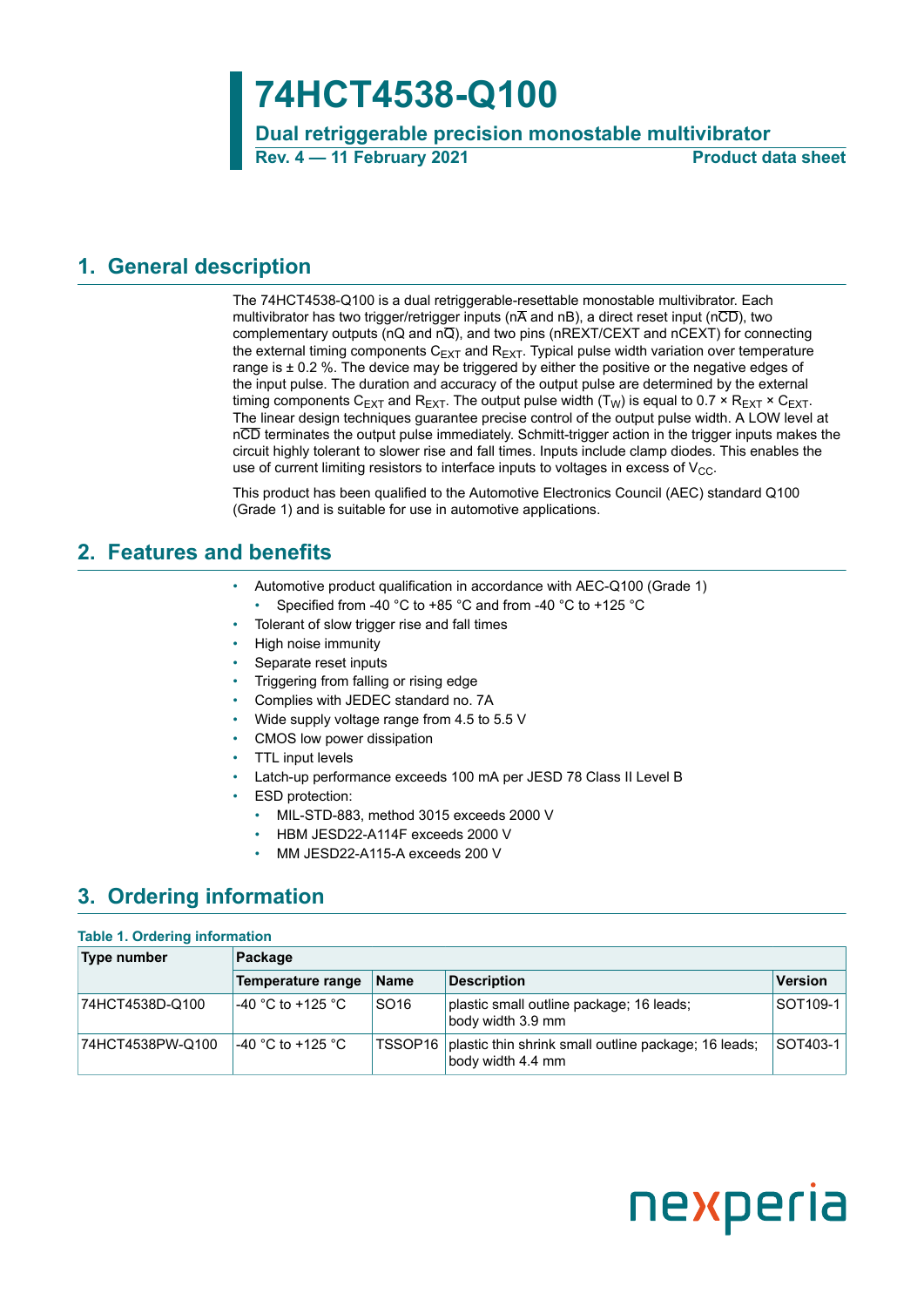### <span id="page-1-0"></span>**4. Functional diagram**

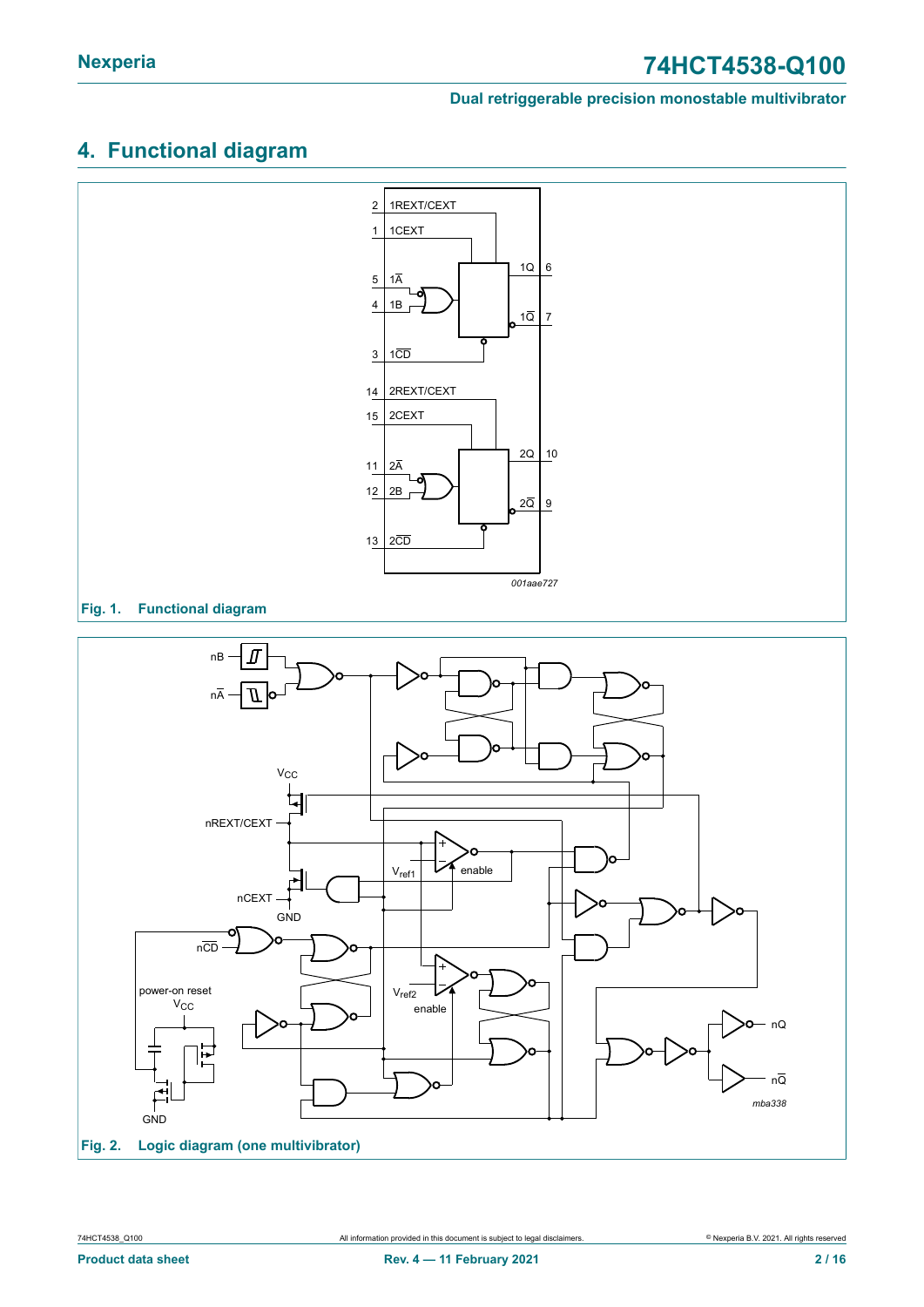### <span id="page-2-0"></span>**5. Pinning information**



<span id="page-2-1"></span>**5.1. Pinning**

### <span id="page-2-2"></span>**5.2. Pin description**

#### **Table 2. Pin description**

| $10000$ $\leq$ $1110000$            |        |                                                            |
|-------------------------------------|--------|------------------------------------------------------------|
| Symbol                              | Pin    | <b>Description</b>                                         |
| 1CEXT, 2CEXT                        | 1, 15  | external capacitor connection (always connected to ground) |
| 1REXT/CEXT, 2REXT/CEXT              | 2, 14  | external capacitor/resistor connection                     |
| $1\overline{CD}$ , $2\overline{CD}$ | 3, 13  | direct reset input (active LOW)                            |
| 1B, 2B                              | 4, 12  | input (LOW to HIGH triggered)                              |
| $1\overline{A}$ , $2\overline{A}$   | 15, 11 | input (HIGH to LOW triggered)                              |
| 1Q, 2Q                              | 6, 10  | output                                                     |
| $1\overline{Q}$ , $2\overline{Q}$   | 7, 9   | complementary output (active LOW)                          |
| <b>GND</b>                          | 8      | ground (0 V)                                               |
| $V_{\rm CC}$                        | 16     | supply voltage                                             |

### <span id="page-2-3"></span>**6. Functional description**

#### **Table 3. Function table**

*H = HIGH voltage level; L = LOW voltage level; X = don't care;*

*↑ = positive-going transition; ↓ = negative-going transition;*

 $\Gamma$  = one HIGH level output pulse, with the pule width determined by  $C_{EXT}$  and  $R_{EXT}$ ;

 $T =$  one LOW level output pulse, with the pulse width determined by  $C_{EXT}$  and  $R_{EXT}$ .

| Inputs          |    | <b>Outputs</b> |    |    |
|-----------------|----|----------------|----|----|
| $n\overline{A}$ | nB | nCD            | nQ | nQ |
|                 |    | IH             |    |    |
| IН              |    | IH             |    |    |
|                 |    |                |    |    |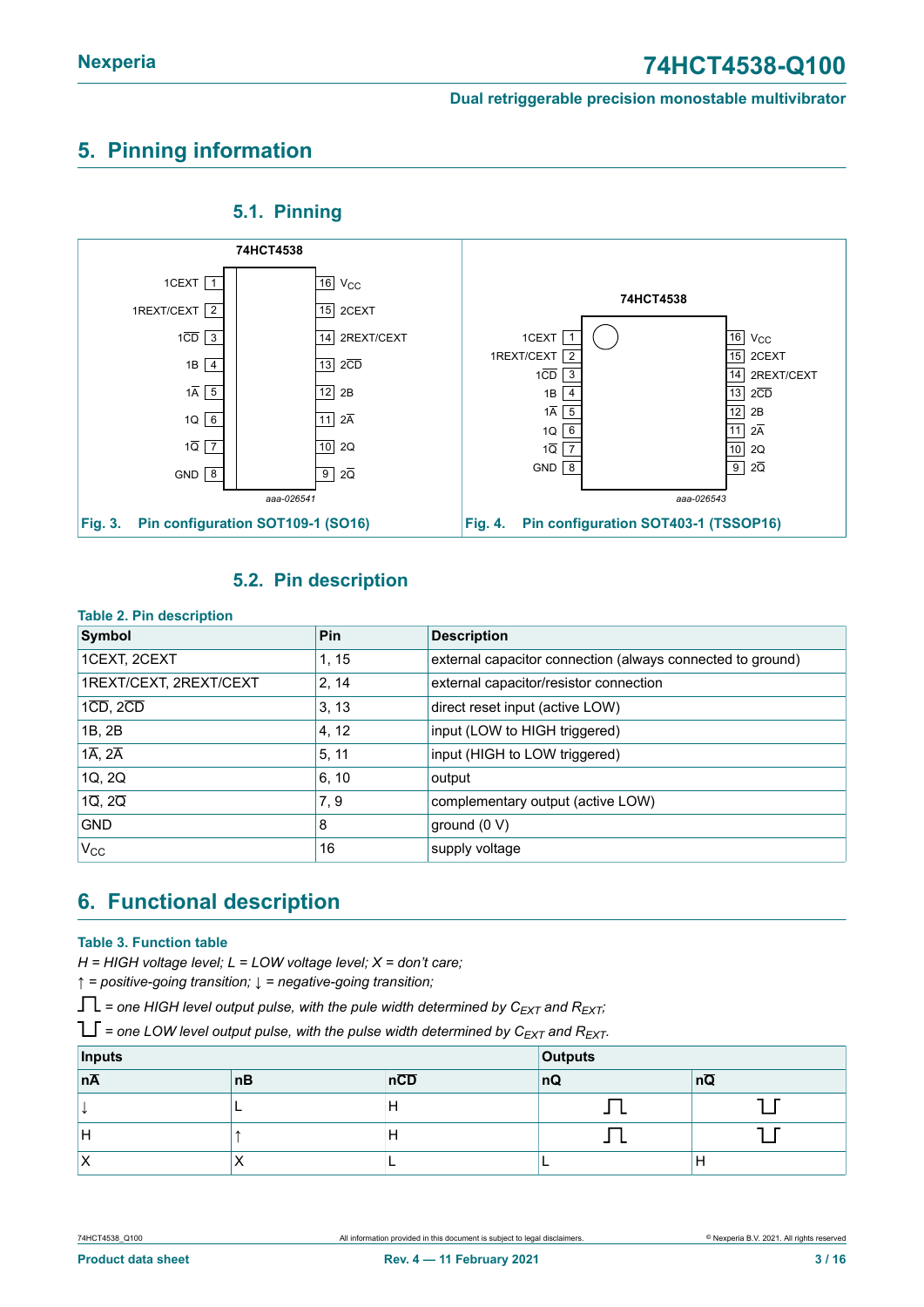### <span id="page-3-1"></span>**Nexperia 74HCT4538-Q100**

#### **Dual retriggerable precision monostable multivibrator**



<span id="page-3-0"></span>

### <span id="page-3-2"></span>**7. Limiting values**

#### **Table 4. Limiting values**

In accordance with the Absolute Maximum Rating System (IEC 60134). Voltages are referenced to GND (ground = 0 V).

|                   | <b>Symbol Parameter</b> | <b>Conditions</b>                                                   | Min                      | <b>Max</b>               | Unit |
|-------------------|-------------------------|---------------------------------------------------------------------|--------------------------|--------------------------|------|
| V <sub>CC</sub>   | supply voltage          |                                                                     | $-0.5$                   | $+7.0$                   | V    |
| $I_{\mathsf{IK}}$ | input clamping current  | $V_1$ < -0.5 V or $V_1$ > $V_{CC}$ + 0.5 V<br>$[1]$                 |                          | ±20                      | mA   |
| ιlοκ              | output clamping current | $V_{\rm O}$ < -0.5 V or $V_{\rm O}$ > $V_{\rm CC}$ + 0.5 V<br>$[1]$ |                          | ±20                      | mA   |
| $I_{\rm O}$       | output current          | $V_{\Omega}$ = -0.5 V to $V_{\text{CC}}$ + 0.5 V                    |                          | ±25                      | mA   |
| $I_{\rm CC}$      | supply current          |                                                                     |                          | $+50$                    | mA   |
| <sup>I</sup> GND  | ground current          |                                                                     | -50                      | $\overline{\phantom{a}}$ | mA   |
| $T_{\text{stg}}$  | storage temperature     |                                                                     | $-65$                    | $+150$                   | °C   |
| $P_{\text{tot}}$  | total power dissipation | $T_{amb}$ = -40 °C to +125 °C<br>$[2]$                              | $\overline{\phantom{0}}$ | 500                      | mW   |

[1] The input and output voltage ratings may be exceeded if the input and output current ratings are observed.

[2] For SOT109-1 (SO16) package:  $P_{\text{tot}}$  derates linearly with 12.4 mW/K above 110 °C.

For SOT403-1 (TSSOP16) package: P<sub>tot</sub> derates linearly with 8.5 mW/K above 91 °C.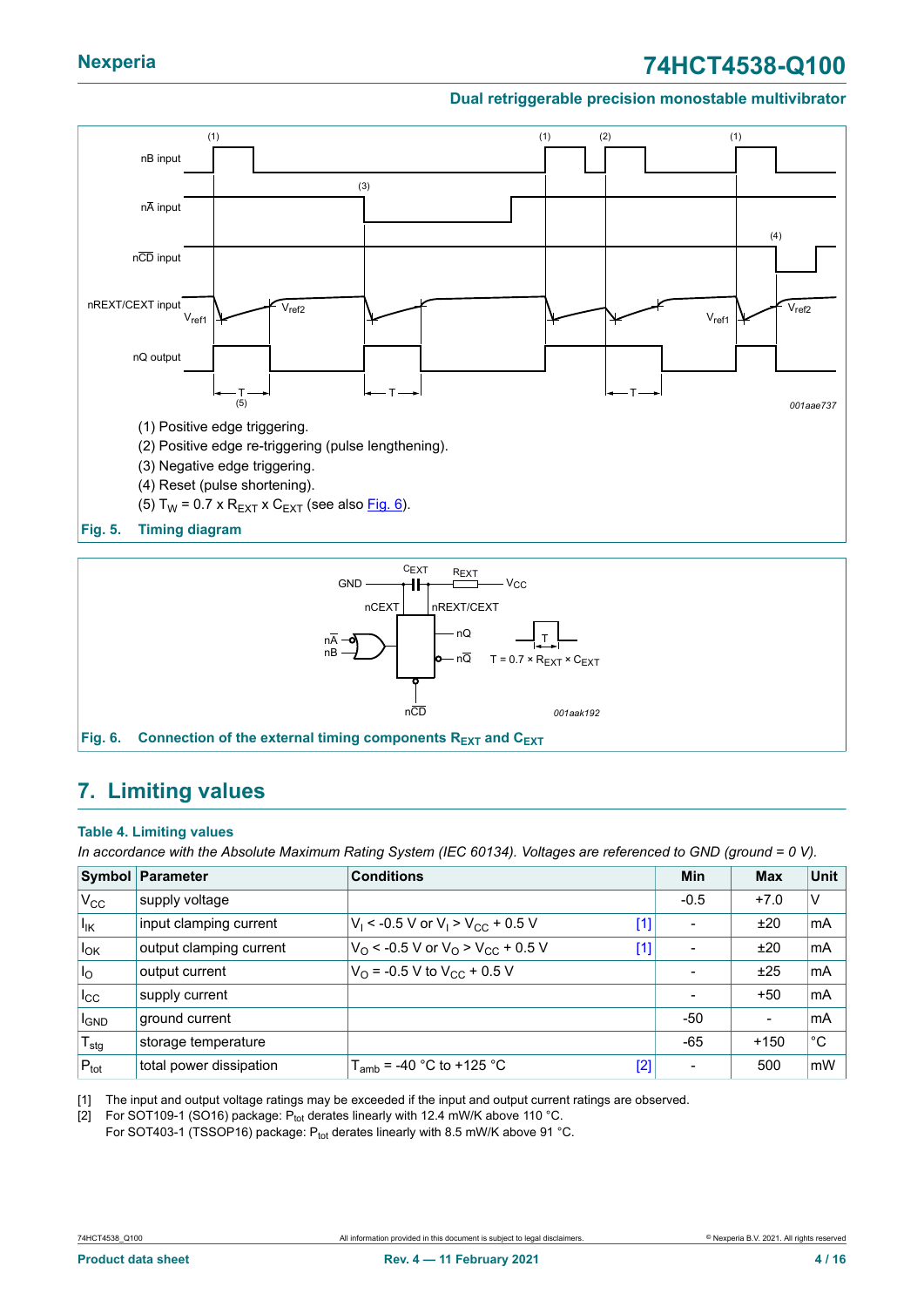### <span id="page-4-1"></span><span id="page-4-0"></span>**8. Recommended operating conditions**

#### **Table 5. Recommended operating conditions**

*Voltages are referenced to GND (ground = 0 V)*

| Symbol              | Parameter                           | <b>Conditions</b>    | Min                      | <b>Typ</b>               | <b>Max</b>   | Unit                      |
|---------------------|-------------------------------------|----------------------|--------------------------|--------------------------|--------------|---------------------------|
| $V_{\rm CC}$        | supply voltage                      |                      | 4.5                      | 5.0                      | 5.5          |                           |
| $V_{1}$             | input voltage                       |                      |                          | $\overline{\phantom{a}}$ | $\rm V_{CC}$ |                           |
| $V_{\rm O}$         | output voltage                      |                      |                          | $\overline{\phantom{a}}$ | $\rm V_{CC}$ |                           |
| l <sub>amb</sub>    | ambient temperature                 |                      | $-40$                    | $\blacksquare$           | $+125$       | °С                        |
| $\Delta t/\Delta V$ | input transition rise and fall rate | $V_{\rm CC}$ = 4.5 V | $\overline{\phantom{a}}$ | 1.67                     | 139          | $\mathsf{Ins}\mathcal{N}$ |

### <span id="page-4-2"></span>**9. Static characteristics**

#### **Table 6. Static characteristics**

*At recommended operating conditions; voltages are referenced to GND (ground = 0 V).*

| <b>Symbol</b>       | <b>Parameter</b>                   | <b>Conditions</b>                                                                                            | 25 °C          |                |                          | -40 °C to +85 °C |                          | -40 °C to +125 °C |                | Unit   |
|---------------------|------------------------------------|--------------------------------------------------------------------------------------------------------------|----------------|----------------|--------------------------|------------------|--------------------------|-------------------|----------------|--------|
|                     |                                    |                                                                                                              | Min            | <b>Typ</b>     | <b>Max</b>               | <b>Min</b>       | <b>Max</b>               | <b>Min</b>        | <b>Max</b>     |        |
| V <sub>IH</sub>     | <b>HIGH-level</b><br>input voltage | $V_{CC}$ = 4.5 V to 5.5 V                                                                                    | 2.0            | 1.6            | $\overline{\phantom{0}}$ | 2.0              |                          | 2.0               |                | $\vee$ |
| $V_{IL}$            | LOW-level<br>input voltage         | $V_{CC}$ = 4.5 V to 5.5 V                                                                                    |                | 1.2            | 0.8                      | $\blacksquare$   | 0.8                      | $\sim$            | 0.8            | $\vee$ |
| V <sub>OH</sub>     | HIGH-level                         | $V_1$ = $V_{1H}$ or $V_{1L}$ ; $V_{CC}$ = 4.5 V                                                              |                |                |                          |                  |                          |                   |                |        |
|                     | output voltage                     | $I_{\Omega}$ = -20 µA                                                                                        | 4.4            | 4.5            | $\overline{\phantom{a}}$ | 4.4              | $\blacksquare$           | 4.4               | $\blacksquare$ | $\vee$ |
|                     |                                    | $I_{\Omega}$ = -4.0 mA                                                                                       | 3.98           | 4.32           | $\blacksquare$           | 3.84             | $\overline{\phantom{0}}$ | 3.7               | $\blacksquare$ | V      |
| $V_{OL}$            | LOW-level                          | $V_1$ = $V_{\text{IH}}$ or $V_{\text{IL}}$ ; $V_{\text{CC}}$ = 4.5 V                                         |                |                |                          |                  |                          |                   |                |        |
|                     | output voltage                     | $I_{\text{O}}$ = 20 µA; $V_{\text{CC}}$ = 4.5 V                                                              | $\overline{a}$ | $\Omega$       | 0.1                      | $\blacksquare$   | 0.1                      | $\blacksquare$    | 0.1            | $\vee$ |
|                     |                                    | $I_{\Omega}$ = 4.0 mA; $V_{\text{CC}}$ = 4.5 V                                                               | $\blacksquare$ | 0.15           | 0.26                     | $\overline{a}$   | 0.33                     | $\overline{a}$    | 0.4            | V      |
| h                   | input leakage<br>current           | $V_1 = V_{CC}$ or GND;<br>$V_{CC}$ = 5.5 V                                                                   |                |                | ±0.1                     |                  | ±1                       |                   | ±1             | μA     |
|                     |                                    | pin nREXT/CEXT;<br>$V_1 = 2.0 V$ or GND;<br>other inputs at V <sub>CC</sub> or GND;<br>$V_{CC}$ = 5.5 V [1]  |                | $\blacksquare$ | ±0.5                     | $\blacksquare$   | ±5                       |                   | ±10            | μA     |
| $I_{\rm CC}$        | supply current                     | $V_1 = V_{CC}$ or GND; $I_0 = 0$ A;<br>$V_{\rm CC}$ = 5.5 V                                                  |                |                | 8.0                      |                  | 80                       |                   | 160            | μA     |
| $\Delta I_{\rm CC}$ | additional<br>supply current       | $V_1 = V_{CC} - 2.1$ V; $I_Q = 0$ A;<br>other inputs at V <sub>CC</sub> or GND;<br>$V_{CC}$ = 4.5 V to 5.5 V |                |                |                          |                  |                          |                   |                |        |
|                     |                                    | pin nA, nB                                                                                                   | $\blacksquare$ | 50             | 180                      | $\overline{a}$   | 225                      |                   | 245            | μA     |
|                     |                                    | pin nCD                                                                                                      | $\blacksquare$ | 65             | 234                      | $\blacksquare$   | 293                      | $\blacksquare$    | 319            | μA     |
| C <sub>1</sub>      | input<br>capacitance               |                                                                                                              |                | 3.5            |                          |                  |                          |                   |                | pF     |

[1] This measurement can only be carried out after a trigger pulse is applied.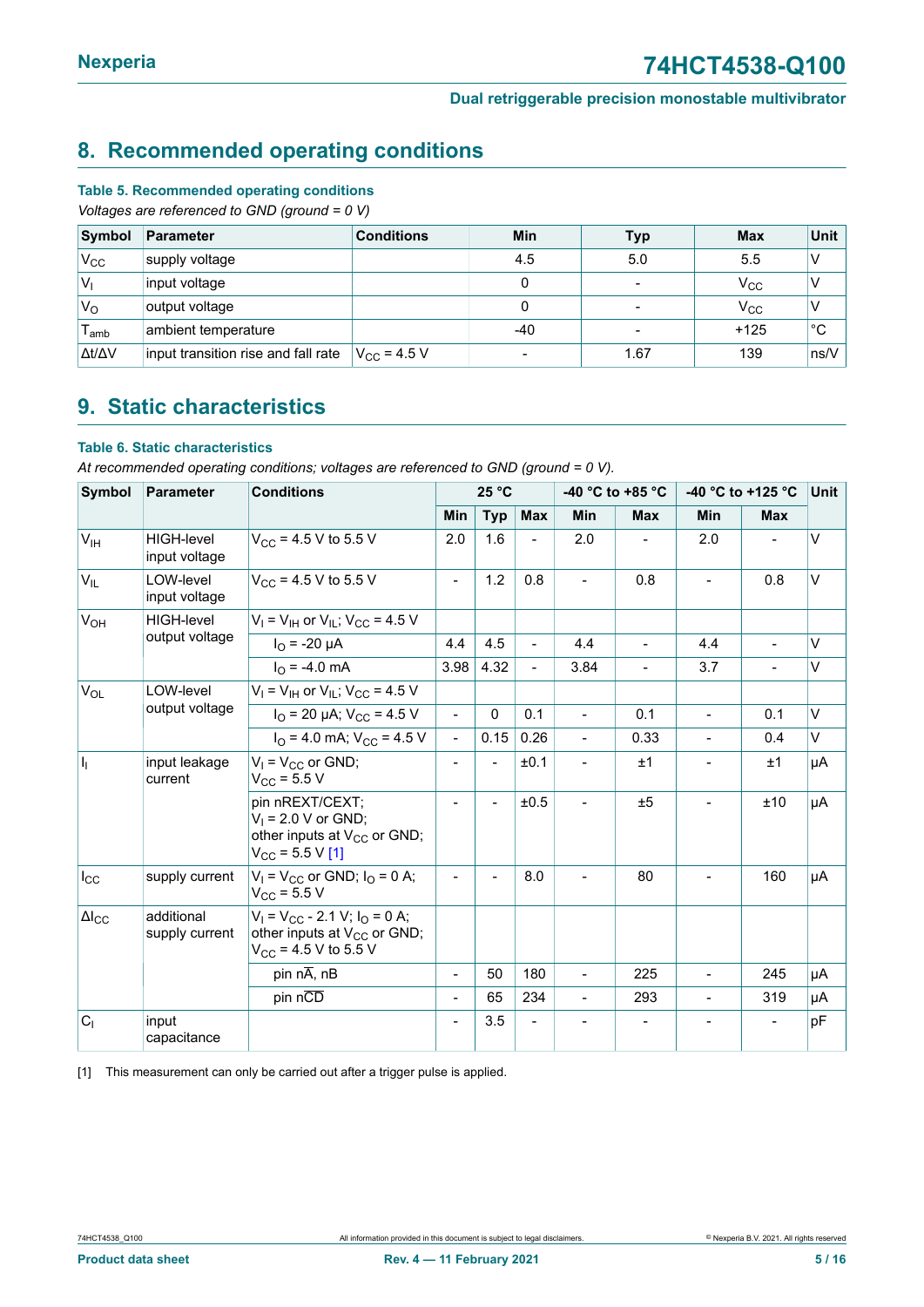### <span id="page-5-1"></span><span id="page-5-0"></span>**10. Dynamic characteristics**

#### **Table 7. Dynamic characteristics**

*Voltages are referenced to GND (ground = 0 V); for test circuit see* [Fig. 9](#page-7-0)*.*

|                              | Symbol Parameter                                    | <b>Conditions</b>                                                                               |                | 25 °C          |                | -40 $^{\circ}$ C to +85 $^{\circ}$ C |                              | -40 °C to +125 °C Unit       |                              |    |
|------------------------------|-----------------------------------------------------|-------------------------------------------------------------------------------------------------|----------------|----------------|----------------|--------------------------------------|------------------------------|------------------------------|------------------------------|----|
|                              |                                                     |                                                                                                 | Min            | <b>Typ</b>     | <b>Max</b>     | Min                                  | Max                          | Min                          | <b>Max</b>                   |    |
| t <sub>PLH</sub>             | LOW to HIGH                                         | $n\overline{A}$ , nB to nQ; see Fig. 7                                                          |                |                |                |                                      |                              |                              |                              |    |
|                              | propagation<br>delay                                | $V_{\rm CC}$ = 4.5 V                                                                            | $\overline{a}$ | 35             | 60             | $\blacksquare$                       | 75                           | $\overline{\phantom{a}}$     | 90                           | ns |
|                              |                                                     | $V_{CC}$ = 5.0 V; C <sub>1</sub> = 15 pF                                                        | $\overline{a}$ | 30             |                | $\qquad \qquad \blacksquare$         | $\qquad \qquad \blacksquare$ | $\qquad \qquad \blacksquare$ |                              | ns |
|                              |                                                     | nCD to nQ; see Fig. 7                                                                           |                |                |                |                                      |                              |                              |                              |    |
|                              |                                                     | $V_{\rm CC}$ = 4.5 V                                                                            | $\overline{a}$ | 35             | 60             | $\blacksquare$                       | 75                           | $\blacksquare$               | 90                           | ns |
| t <sub>PHL</sub>             | HIGH to LOW                                         | $n\overline{A}$ , nB to $n\overline{Q}$ ; see Fig. 7                                            |                |                |                |                                      |                              |                              |                              |    |
|                              | propagation<br>delay                                | $V_{CC}$ = 4.5 V                                                                                | $\frac{1}{2}$  | 35             | 60             | $\overline{\phantom{a}}$             | 75                           | $\blacksquare$               | 90                           | ns |
|                              |                                                     | $V_{CC}$ = 5.0 V; C <sub>L</sub> = 15 pF                                                        | $\overline{a}$ | 30             |                |                                      | $\overline{\phantom{0}}$     |                              |                              | ns |
|                              |                                                     | nCD to nQ; see Fig. 7                                                                           |                |                |                |                                      |                              |                              |                              |    |
|                              |                                                     | $V_{CC}$ = 4.5 V                                                                                | $\overline{a}$ | 35             | 60             | $\overline{a}$                       | 75                           | $\overline{\phantom{0}}$     | 90                           | ns |
| $ t_t $                      | transition time                                     | nQ and $n\overline{Q}$ ; see Fig. 7<br>$[1]$                                                    |                |                |                |                                      |                              |                              |                              |    |
|                              |                                                     | $V_{CC}$ = 4.5 V                                                                                | $\blacksquare$ | 7              | 15             | $\overline{\phantom{a}}$             | 19                           | $\overline{\phantom{0}}$     | 21                           | ns |
| ∣t <sub>w</sub>              | pulse width                                         | nALOW; see Fig. 8                                                                               |                |                |                |                                      |                              |                              |                              |    |
|                              |                                                     | $V_{CC}$ = 4.5 V                                                                                | 20             | 11             | $\blacksquare$ | 25                                   | $\frac{1}{2}$                | 30                           | $\overline{\phantom{0}}$     | ns |
|                              |                                                     | nB HIGH; see Fig. 8                                                                             |                |                |                |                                      |                              |                              |                              |    |
|                              |                                                     | $V_{CC}$ = 4.5 V                                                                                | 16             | 5              |                | 20                                   | $\overline{\phantom{0}}$     | 24                           | $\qquad \qquad \blacksquare$ | ns |
|                              |                                                     | nCD LOW; see Fig. 8                                                                             |                |                |                |                                      |                              |                              |                              |    |
|                              |                                                     | $V_{\rm CC}$ = 4.5 V                                                                            | 20             | 11             | $\blacksquare$ | 25                                   | $\frac{1}{2}$                | 30                           | $\qquad \qquad \blacksquare$ | ns |
|                              |                                                     | nQ and nQ HIGH or LOW;<br>see Fig. 8                                                            |                |                |                |                                      |                              |                              |                              |    |
|                              |                                                     | $V_{CC}$ = 5.0 V;<br>$C_{\text{EXT}} = 0.1 \,\mu\text{F}$ ;<br>$R_{\text{EXT}}$ = 10 k $\Omega$ | 630            | 700            | 770            | 602                                  | 798                          | 595                          | 805                          | μs |
| $t_{rec}$                    | recovery time                                       | $n\overline{CD}$ to $n\overline{A}$ , nB; see Fig. 8                                            |                |                |                |                                      |                              |                              |                              |    |
|                              |                                                     | $V_{CC}$ = 4.5 V                                                                                | $\overline{7}$ | $\overline{2}$ |                | 9                                    |                              | 11                           | $\frac{1}{2}$                | ns |
| t <sub>rtrig</sub>           | retrigger time                                      | $n\overline{A}$ , nB; see Fig. 8;<br>$X = C_{EXT} / (4.5 \times V_{CC})$                        |                |                |                |                                      |                              |                              |                              |    |
|                              |                                                     | $V_{\text{CC}}$ = 4.5 V                                                                         | $\overline{a}$ | $80+X$         |                | $\overline{\phantom{a}}$             | $\frac{1}{2}$                |                              | $\qquad \qquad \blacksquare$ | ns |
| $ \mathsf{R}_{\mathsf{EXT}}$ | external timing $V_{\text{CC}}$ = 5.0 V<br>resistor |                                                                                                 | $\overline{c}$ |                | 1000           |                                      |                              |                              |                              | kΩ |
| $C_{EXT}$                    | external timing<br>capacitor                        | $V_{CC}$ = 5.0 V                                                                                | no limits      |                |                |                                      |                              |                              |                              |    |
| $C_{PD}$                     | power<br>dissipation<br>capacitance                 | $[2]$<br>per multivibrator;<br>$V_1$ = GND to $V_{CC}$ - 1.5 V                                  |                | 138            |                |                                      |                              |                              |                              | pF |

[1]  $t_t$  is the same as  $t_{\text{THL}}$  and  $t_{\text{TLH}}$ .

[2]  $\,$  C<sub>PD</sub> is used to determine the dynamic power dissipation (P<sub>D</sub> in μW).

 $P_D$  = C<sub>PD</sub> × V<sub>CC</sub> <sup>2</sup> × f<sub>i</sub> +  $\Sigma$ (C<sub>L</sub> × V<sub>CC</sub> <sup>2</sup> × f<sub>o</sub>) + 0.48 × C<sub>EXT</sub> × V<sub>CC</sub> <sup>2</sup> × f<sub>o</sub> + D × 0.8 × V<sub>CC</sub> where:

 $\mathsf{f}_\mathsf{i}$  = input frequency in MHz;  $\mathsf{f}_\mathsf{o}$  = output frequency in MHz;

Σ(C<sub>L</sub> × V<sub>CC</sub> <sup>2</sup> × f<sub>o</sub>) = sum of the outputs; C<sub>L</sub> = output load capacitance in pF;

 $V_{CC}$  = supply voltage in V;

D = duty cycle factor in %;  $C_{EXT}$  = external timing capacitance in pF.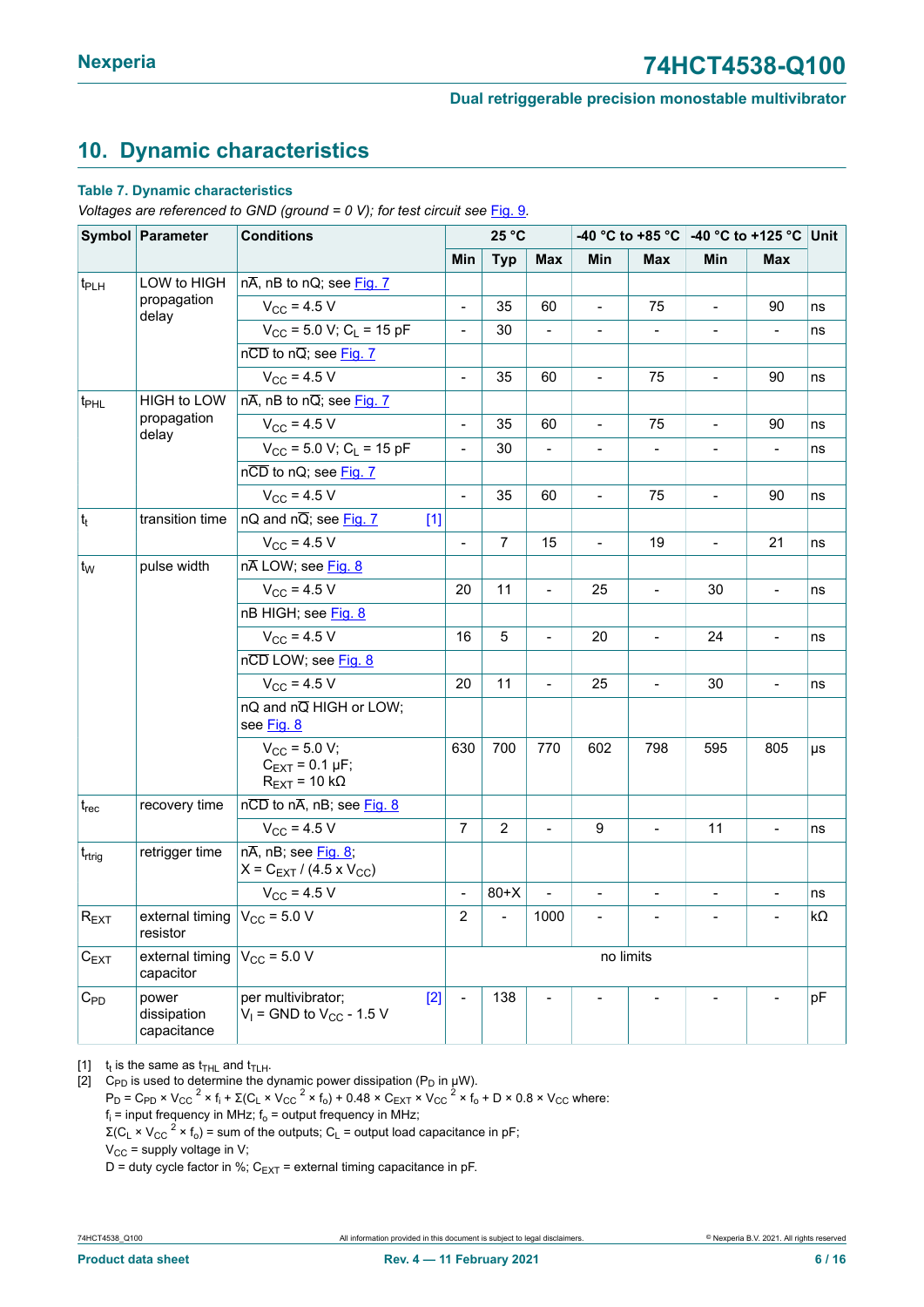<span id="page-6-0"></span>

### <span id="page-6-2"></span>**10.1. Waveforms and test circuit**



<span id="page-6-1"></span>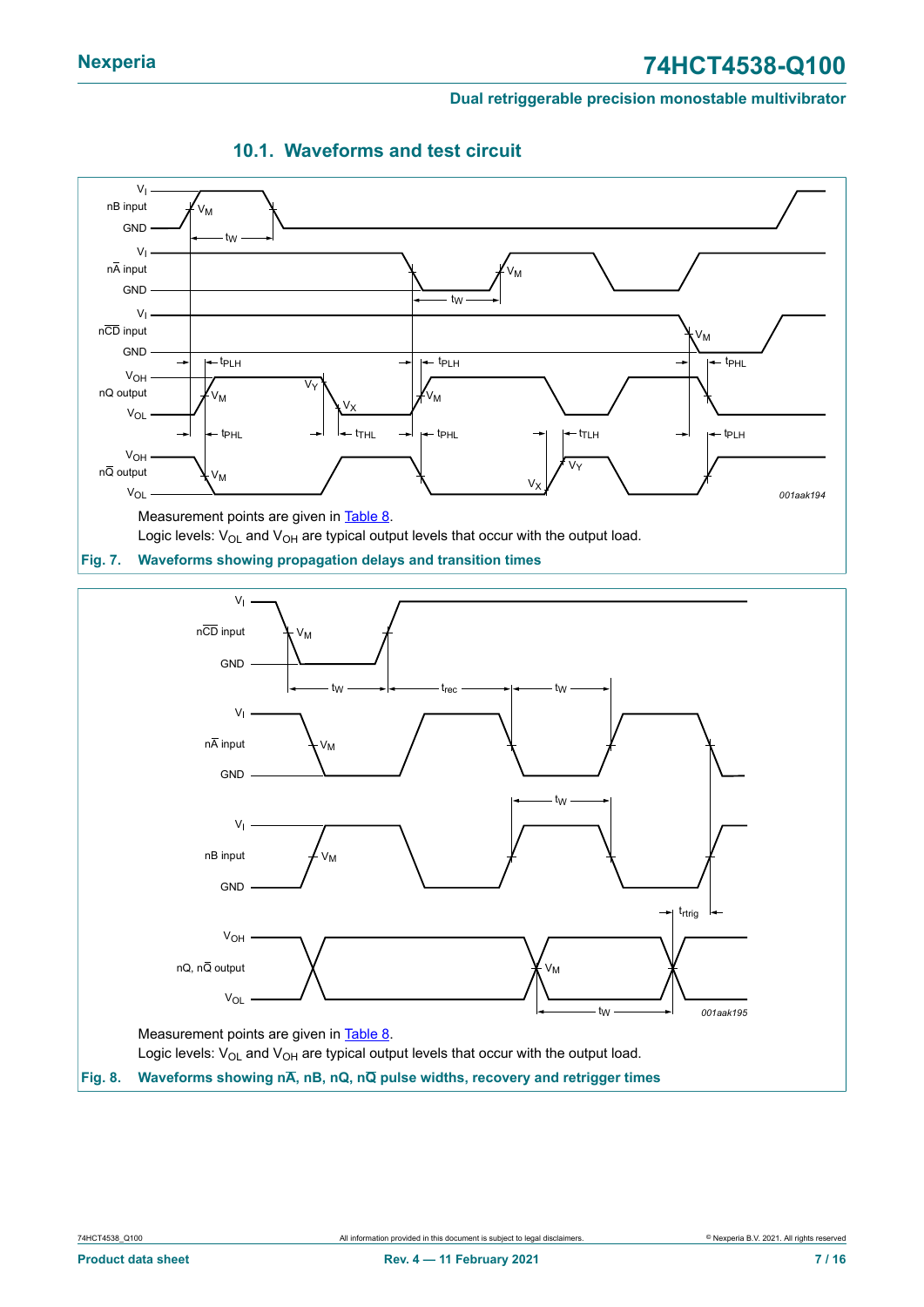### **Nexperia 74HCT4538-Q100**

#### **Dual retriggerable precision monostable multivibrator**

### <span id="page-7-1"></span>**Table 8. Measurement points Input Output**  $V_M$  **V**<sub>M</sub> **V**<sub>M</sub> **V**<sub>M</sub> **V**<sub>X</sub> **V**<sub>M</sub> **V**<sub>M</sub> 1.3 V  $1.3 \text{ V}$  0.1V<sub>CC</sub> 0.9V<sub>CC</sub> 0.9V<sub>CC</sub>

<span id="page-7-0"></span>

#### <span id="page-7-2"></span>**Table 9. Test data**

| Input                  |          | Load                      | <b>S1 position</b>        |                                     |
|------------------------|----------|---------------------------|---------------------------|-------------------------------------|
| $\mathsf{I}\mathsf{v}$ | ∣ եր, եք | $\mathbf{v}_{\mathsf{L}}$ | $\mathbf{m}_{\mathbf{L}}$ | t <sub>PHL</sub> , t <sub>PLH</sub> |
| 13 V<br>' ت∪           | ∣6 ns    | 15 pF, 50 pF              | 1 k $\Omega$              | open                                |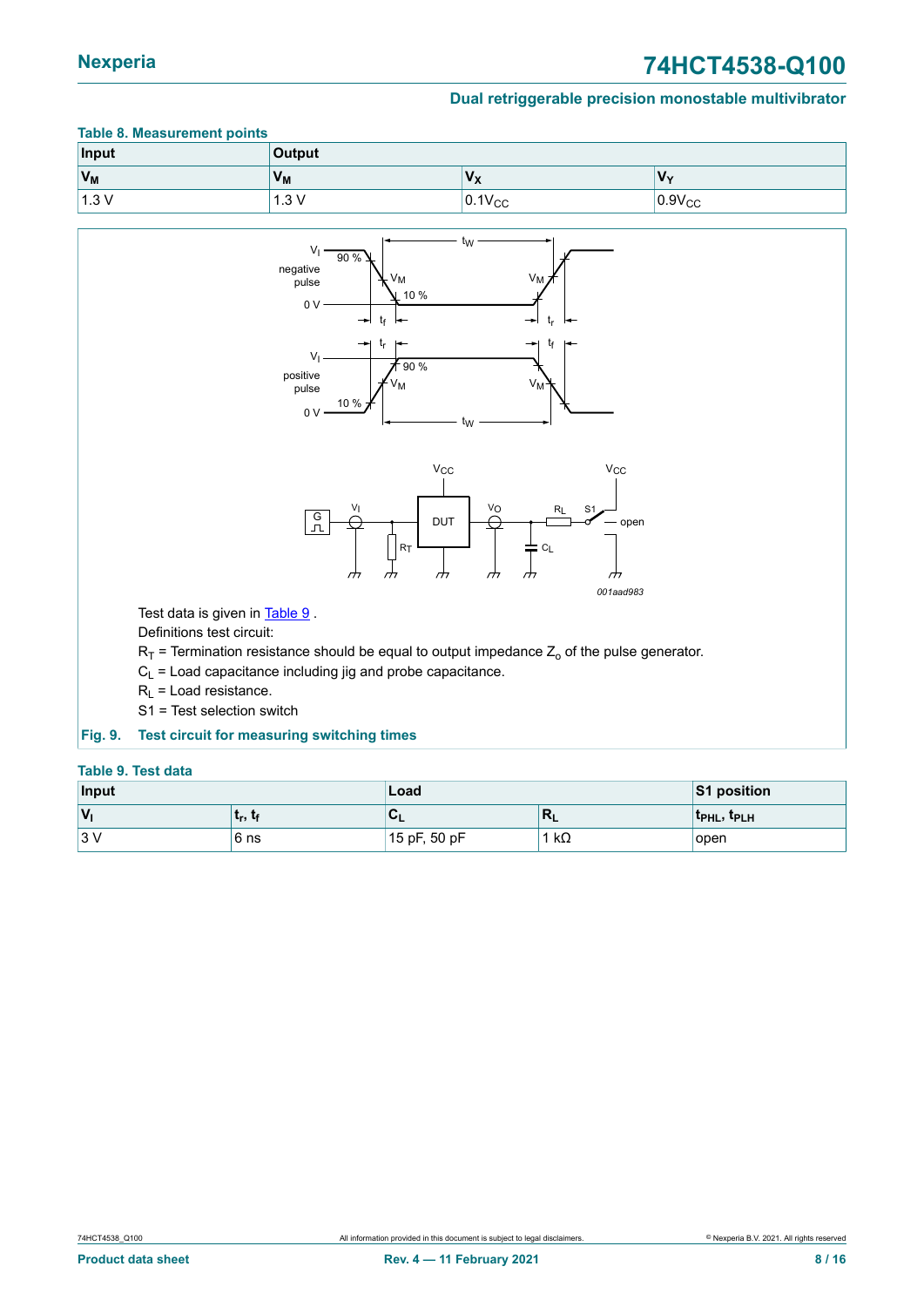### <span id="page-8-1"></span>**11. Application information**

#### <span id="page-8-2"></span>**11.1. Power-down considerations**

A large capacitor ( $C_{EXT}$ ) may cause problems when powering-down the monostable due to energy stored in this capacitor. When a system containing this device is powered-down or rapid decrease of  $V_{CC}$  to zero occurs, the monostable may sustain damage, due to the capacitor discharging through the input protection diodes. To avoid this possibility, use a damping diode ( $D_{EXT}$ ) preferably a germanium or Schottky type diode able to withstand large current surges and connect as shown in [Fig. 10](#page-8-0)

<span id="page-8-0"></span>

### <span id="page-8-3"></span>**11.2. Graphs**



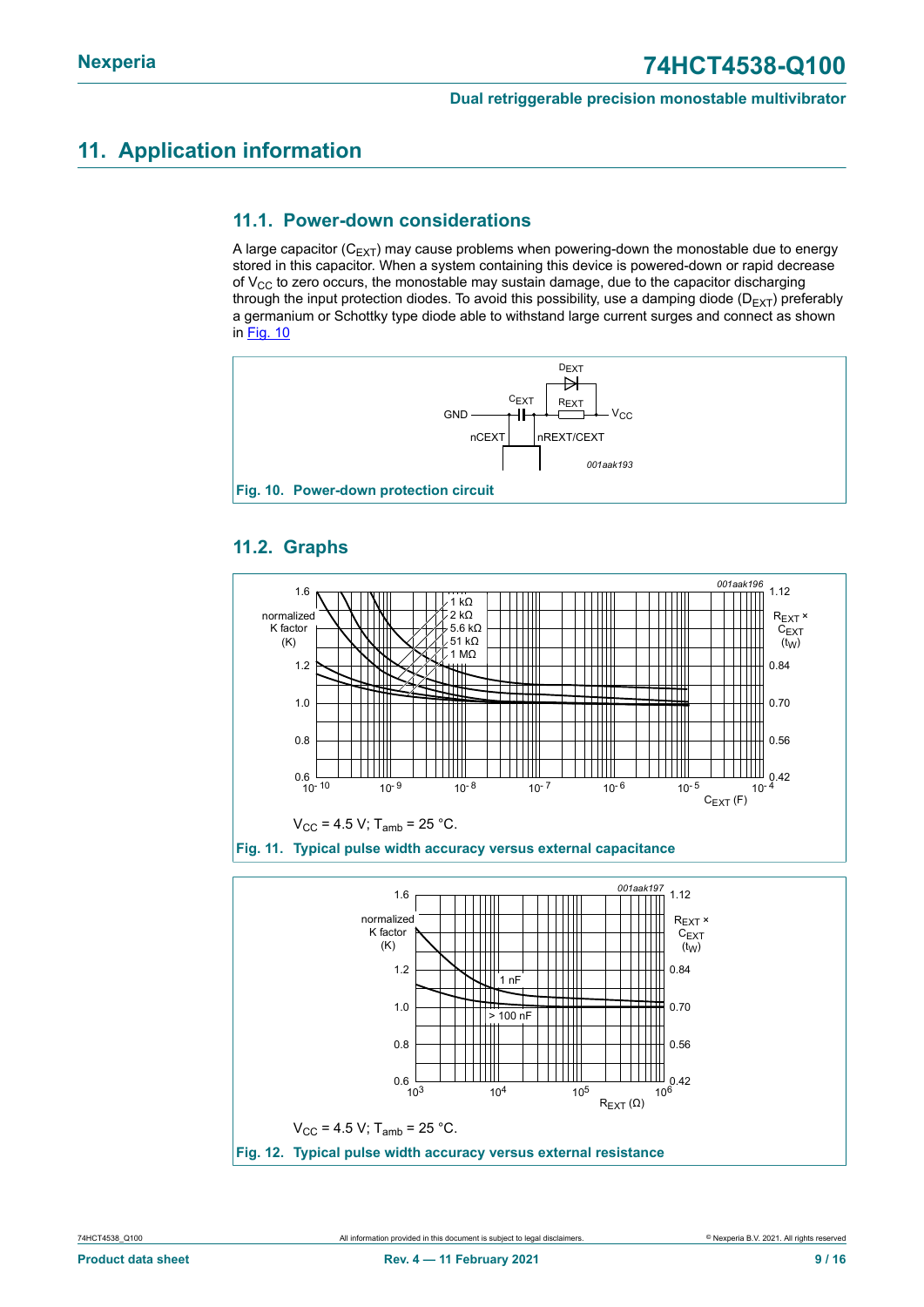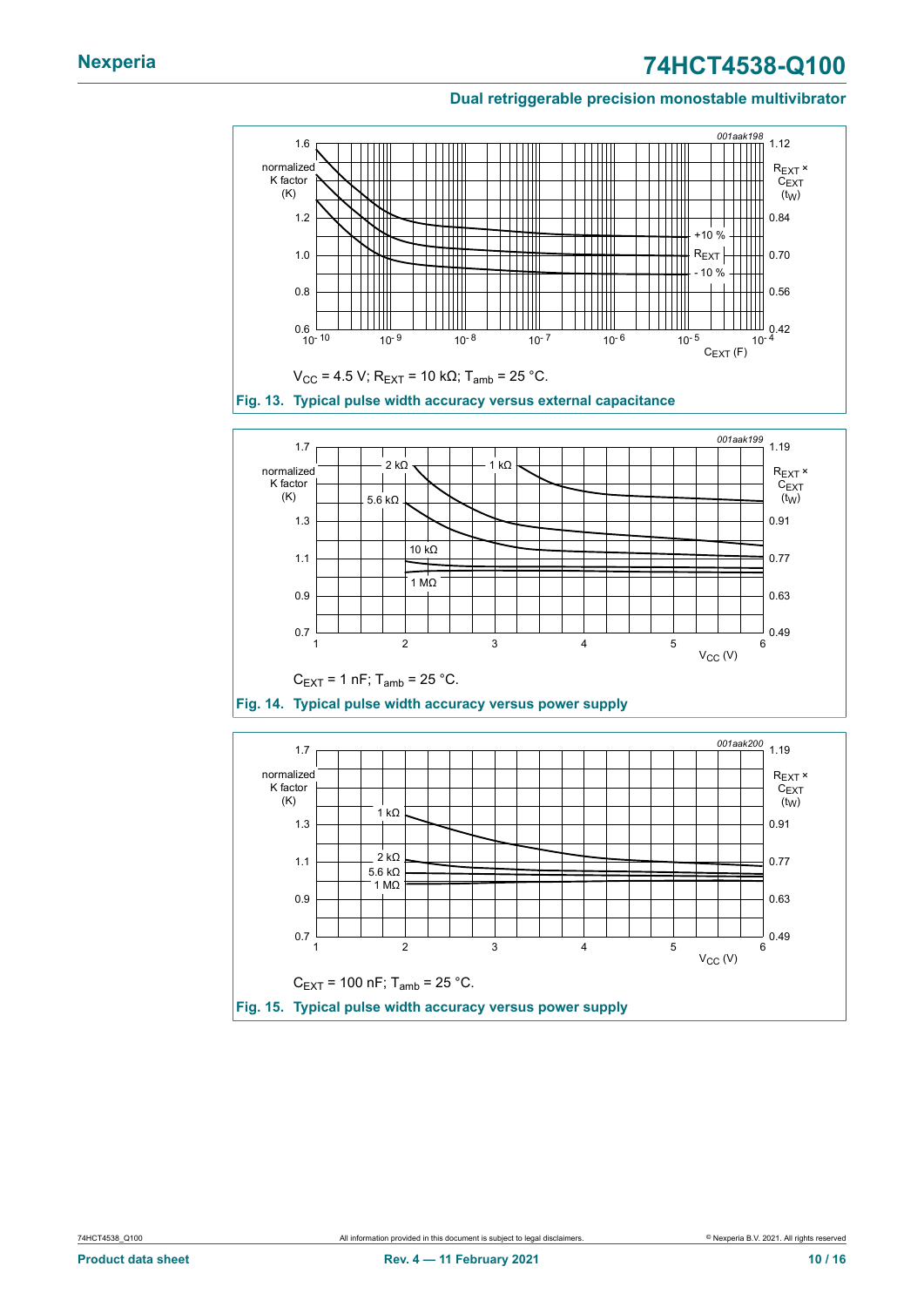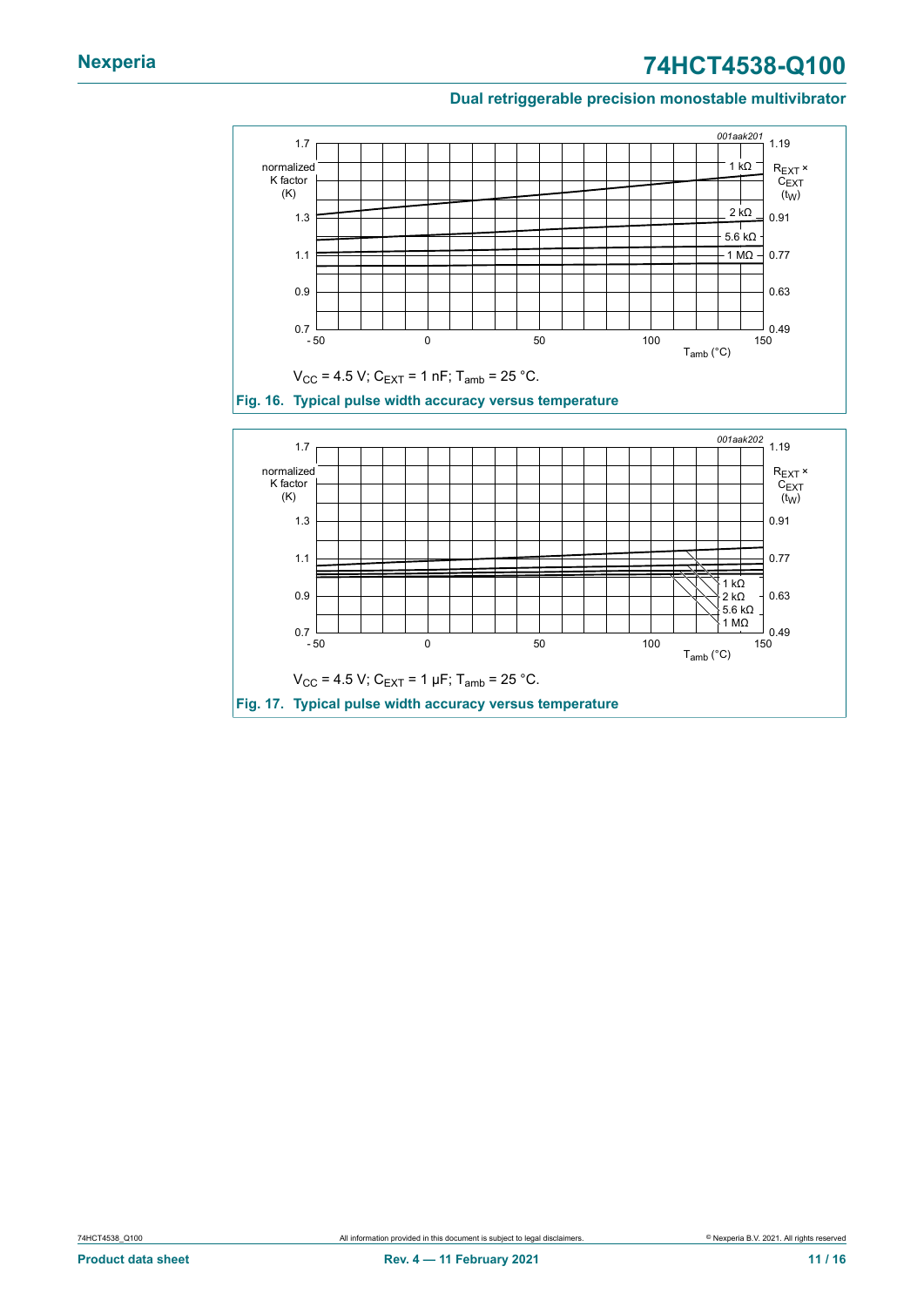### <span id="page-11-0"></span>**12. Package outline**



#### **Fig. 18. Package outline SOT109-1 (SO16)**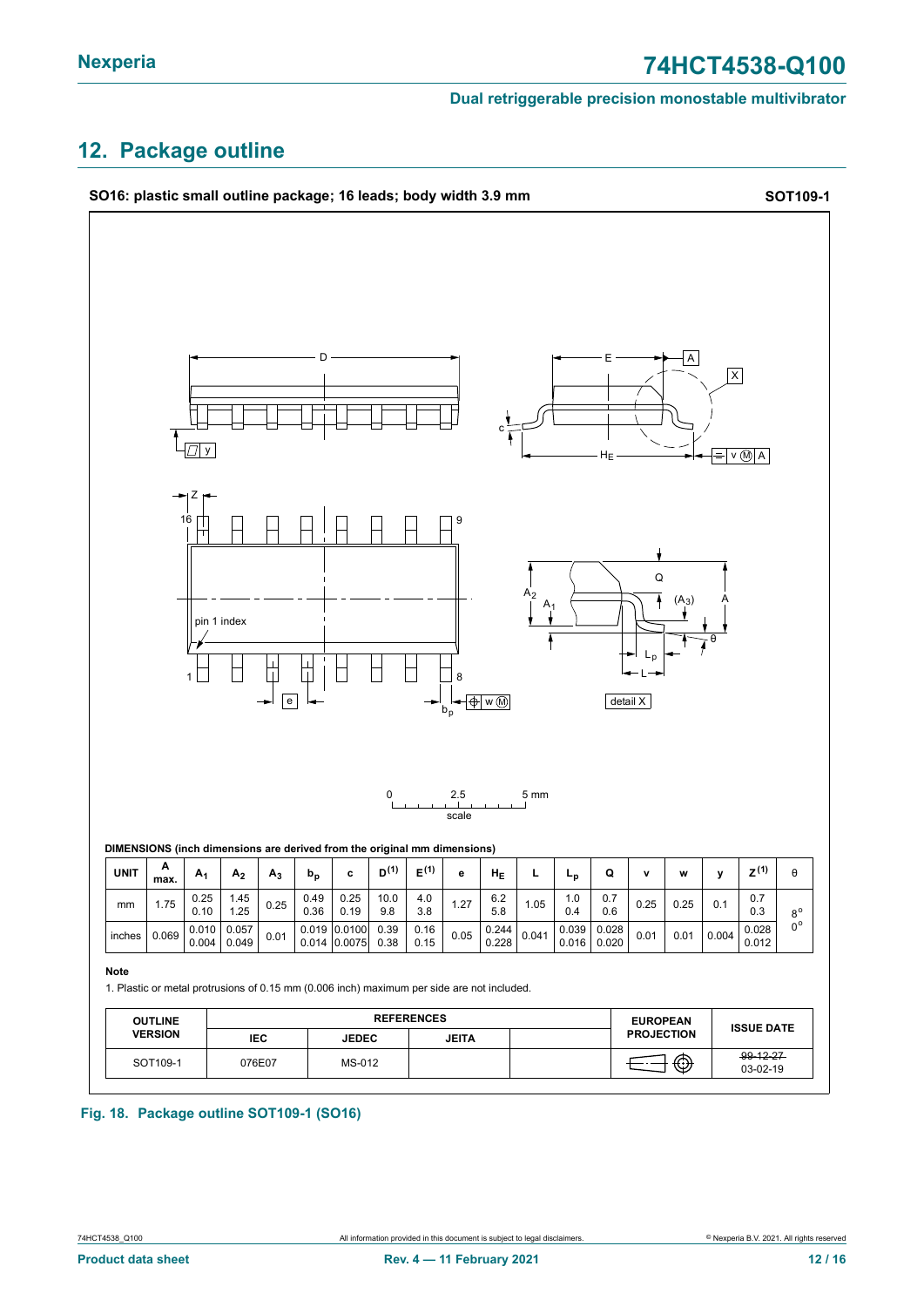### **Nexperia 74HCT4538-Q100**

#### **Dual retriggerable precision monostable multivibrator**



**Fig. 19. Package outline SOT403-1 (TSSOP16)**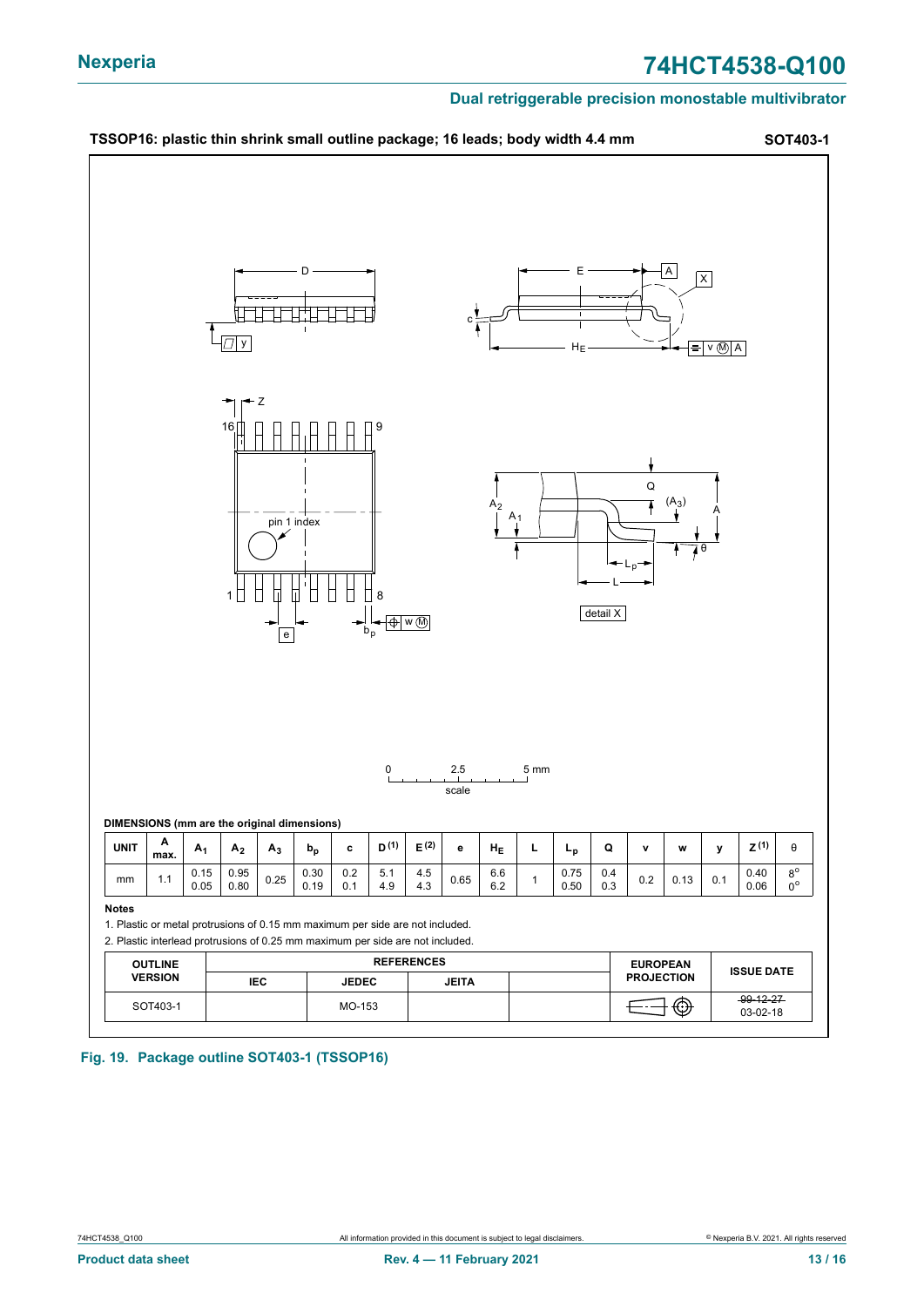### <span id="page-13-0"></span>**13. Abbreviations**

| Acronym     | <b>Description</b>                      |
|-------------|-----------------------------------------|
| <b>CMOS</b> | Complementary Metal-Oxide Semiconductor |
| <b>DUT</b>  | Device Under Test                       |
| <b>ESD</b>  | ElectroStatic Discharge                 |
| <b>HBM</b>  | Human Body Model                        |
| MIL         | Military                                |
| <b>MM</b>   | Machine Model                           |
| <b>TTL</b>  | Transistor-Transistor Logic             |

### <span id="page-13-1"></span>**14. Revision history**

#### **Table 11. Revision history**

| <b>Document ID</b>    | Release date                                                                                    | Data sheet status                                        | <b>Change notice</b> | <b>Supersedes</b>     |  |  |
|-----------------------|-------------------------------------------------------------------------------------------------|----------------------------------------------------------|----------------------|-----------------------|--|--|
| 74HCT4538 Q100 v.4    | 20210211                                                                                        | Product data sheet                                       |                      | 74HCT4538 Q100 v.3    |  |  |
| Modifications:        | Section 2 updated.<br>Section 7: Derating values for $P_{tot}$ total power dissipation updated. |                                                          |                      |                       |  |  |
| 74HCT4538 Q100 v.3    | 20170317                                                                                        | Product data sheet                                       |                      | 74HC HCT4538 Q100 v.2 |  |  |
| Modifications:        |                                                                                                 | Type numbers 74HC4538D-Q100 and 74HC4538PW-Q100 removed. |                      |                       |  |  |
| 74HC_HCT4538_Q100 v.2 | 20151223                                                                                        | Product data sheet                                       |                      | 74HC_HCT4538_Q100 v.1 |  |  |
| Modifications:        | $C_{\text{PD}}$ formula corrected (errata).                                                     |                                                          |                      |                       |  |  |
| 74HC HCT4538 Q100 v.1 | 20120802                                                                                        | Product data sheet                                       |                      |                       |  |  |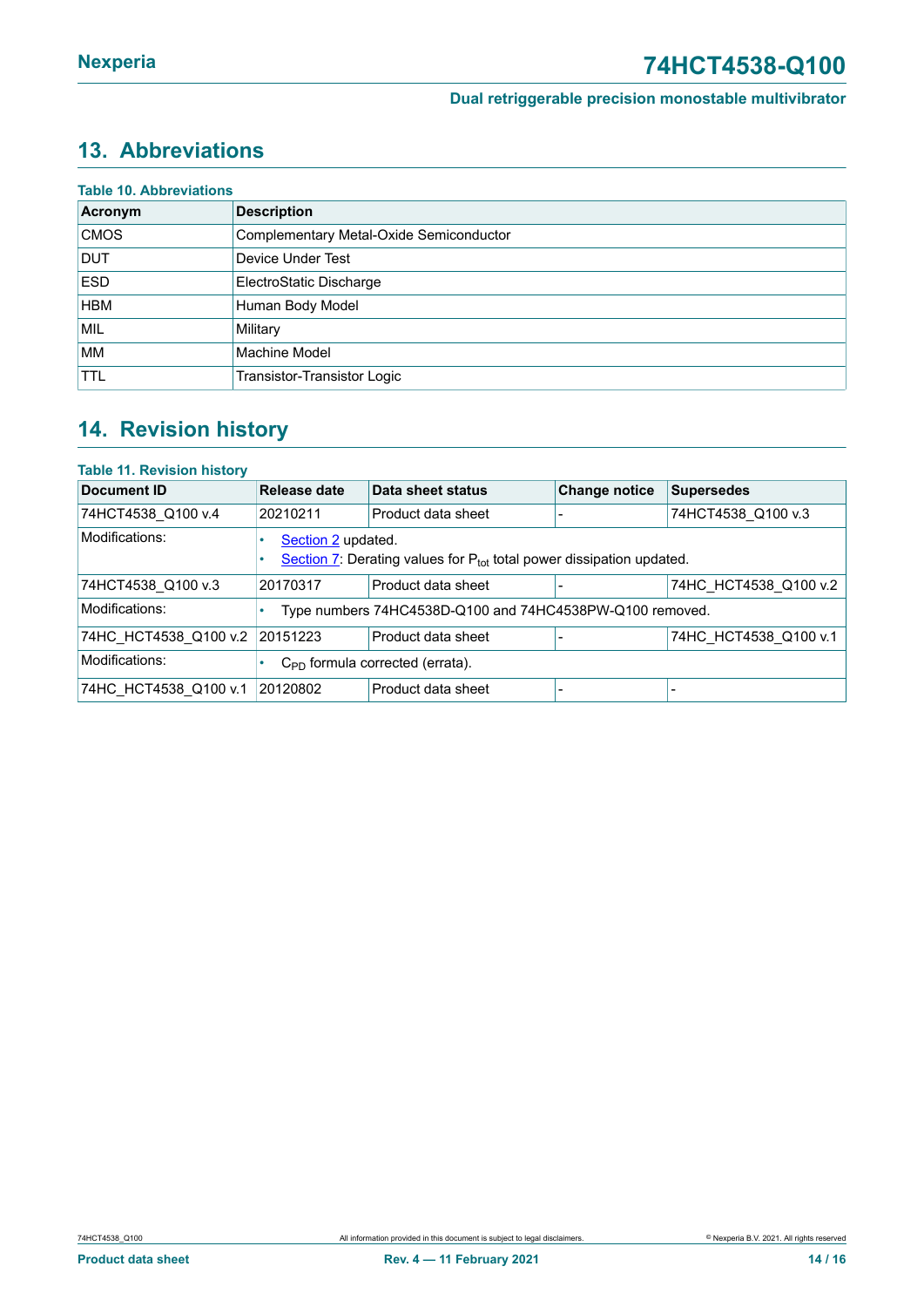### <span id="page-14-0"></span>**15. Legal information**

#### **Data sheet status**

| Document status<br>$[1]$ [2]      | Product<br>status [3] | <b>Definition</b>                                                                           |
|-----------------------------------|-----------------------|---------------------------------------------------------------------------------------------|
| Objective [short]<br>data sheet   | Development           | This document contains data from<br>the objective specification for<br>product development. |
| Preliminary [short]<br>data sheet | Qualification         | This document contains data from<br>the preliminary specification.                          |
| Product [short]<br>data sheet     | Production            | This document contains the product<br>specification.                                        |

[1] Please consult the most recently issued document before initiating or completing a design.

The term 'short data sheet' is explained in section "Definitions".

[3] The product status of device(s) described in this document may have changed since this document was published and may differ in case of multiple devices. The latest product status information is available on the internet at [https://www.nexperia.com.](https://www.nexperia.com)

#### **Definitions**

**Draft** — The document is a draft version only. The content is still under internal review and subject to formal approval, which may result in modifications or additions. Nexperia does not give any representations or warranties as to the accuracy or completeness of information included herein and shall have no liability for the consequences of use of such information.

**Short data sheet** — A short data sheet is an extract from a full data sheet with the same product type number(s) and title. A short data sheet is intended for quick reference only and should not be relied upon to contain detailed and full information. For detailed and full information see the relevant full data sheet, which is available on request via the local Nexperia sales office. In case of any inconsistency or conflict with the short data sheet, the full data sheet shall prevail.

**Product specification** — The information and data provided in a Product data sheet shall define the specification of the product as agreed between Nexperia and its customer, unless Nexperia and customer have explicitly agreed otherwise in writing. In no event however, shall an agreement be valid in which the Nexperia product is deemed to offer functions and qualities beyond those described in the Product data sheet.

#### **Disclaimers**

**Limited warranty and liability** — Information in this document is believed to be accurate and reliable. However, Nexperia does not give any representations or warranties, expressed or implied, as to the accuracy or completeness of such information and shall have no liability for the consequences of use of such information. Nexperia takes no responsibility for the content in this document if provided by an information source outside of Nexperia.

In no event shall Nexperia be liable for any indirect, incidental, punitive, special or consequential damages (including - without limitation - lost profits, lost savings, business interruption, costs related to the removal or replacement of any products or rework charges) whether or not such damages are based on tort (including negligence), warranty, breach of contract or any other legal theory.

Notwithstanding any damages that customer might incur for any reason whatsoever, Nexperia's aggregate and cumulative liability towards customer for the products described herein shall be limited in accordance with the Terms and conditions of commercial sale of Nexperia.

**Right to make changes** — Nexperia reserves the right to make changes to information published in this document, including without limitation specifications and product descriptions, at any time and without notice. This document supersedes and replaces all information supplied prior to the publication hereof

**Suitability for use in automotive applications** — This Nexperia product has been qualified for use in automotive applications. Unless otherwise agreed in writing, the product is not designed, authorized or warranted to be suitable for use in life support, life-critical or safety-critical systems or

### **Nexperia 74HCT4538-Q100**

#### **Dual retriggerable precision monostable multivibrator**

equipment, nor in applications where failure or malfunction of an Nexperia product can reasonably be expected to result in personal injury, death or severe property or environmental damage. Nexperia and its suppliers accept no liability for inclusion and/or use of Nexperia products in such equipment or applications and therefore such inclusion and/or use is at the customer's own risk.

**Quick reference data** — The Quick reference data is an extract of the product data given in the Limiting values and Characteristics sections of this document, and as such is not complete, exhaustive or legally binding.

**Applications** — Applications that are described herein for any of these products are for illustrative purposes only. Nexperia makes no representation or warranty that such applications will be suitable for the specified use without further testing or modification.

Customers are responsible for the design and operation of their applications and products using Nexperia products, and Nexperia accepts no liability for any assistance with applications or customer product design. It is customer's sole responsibility to determine whether the Nexperia product is suitable and fit for the customer's applications and products planned, as well as for the planned application and use of customer's third party customer(s). Customers should provide appropriate design and operating safeguards to minimize the risks associated with their applications and products.

Nexperia does not accept any liability related to any default, damage, costs or problem which is based on any weakness or default in the customer's applications or products, or the application or use by customer's third party customer(s). Customer is responsible for doing all necessary testing for the customer's applications and products using Nexperia products in order to avoid a default of the applications and the products or of the application or use by customer's third party customer(s). Nexperia does not accept any liability in this respect.

**Limiting values** — Stress above one or more limiting values (as defined in the Absolute Maximum Ratings System of IEC 60134) will cause permanent damage to the device. Limiting values are stress ratings only and (proper) operation of the device at these or any other conditions above those given in the Recommended operating conditions section (if present) or the Characteristics sections of this document is not warranted. Constant or repeated exposure to limiting values will permanently and irreversibly affect the quality and reliability of the device.

**Terms and conditions of commercial sale** — Nexperia products are sold subject to the general terms and conditions of commercial sale, as published at [http://www.nexperia.com/profile/terms,](http://www.nexperia.com/profile/terms) unless otherwise agreed in a valid written individual agreement. In case an individual agreement is concluded only the terms and conditions of the respective agreement shall apply. Nexperia hereby expressly objects to applying the customer's general terms and conditions with regard to the purchase of Nexperia products by customer.

**No offer to sell or license** — Nothing in this document may be interpreted or construed as an offer to sell products that is open for acceptance or the grant, conveyance or implication of any license under any copyrights, patents or other industrial or intellectual property rights.

**Export control** — This document as well as the item(s) described herein may be subject to export control regulations. Export might require a prior authorization from competent authorities.

**Translations** — A non-English (translated) version of a document is for reference only. The English version shall prevail in case of any discrepancy between the translated and English versions.

#### **Trademarks**

Notice: All referenced brands, product names, service names and trademarks are the property of their respective owners.